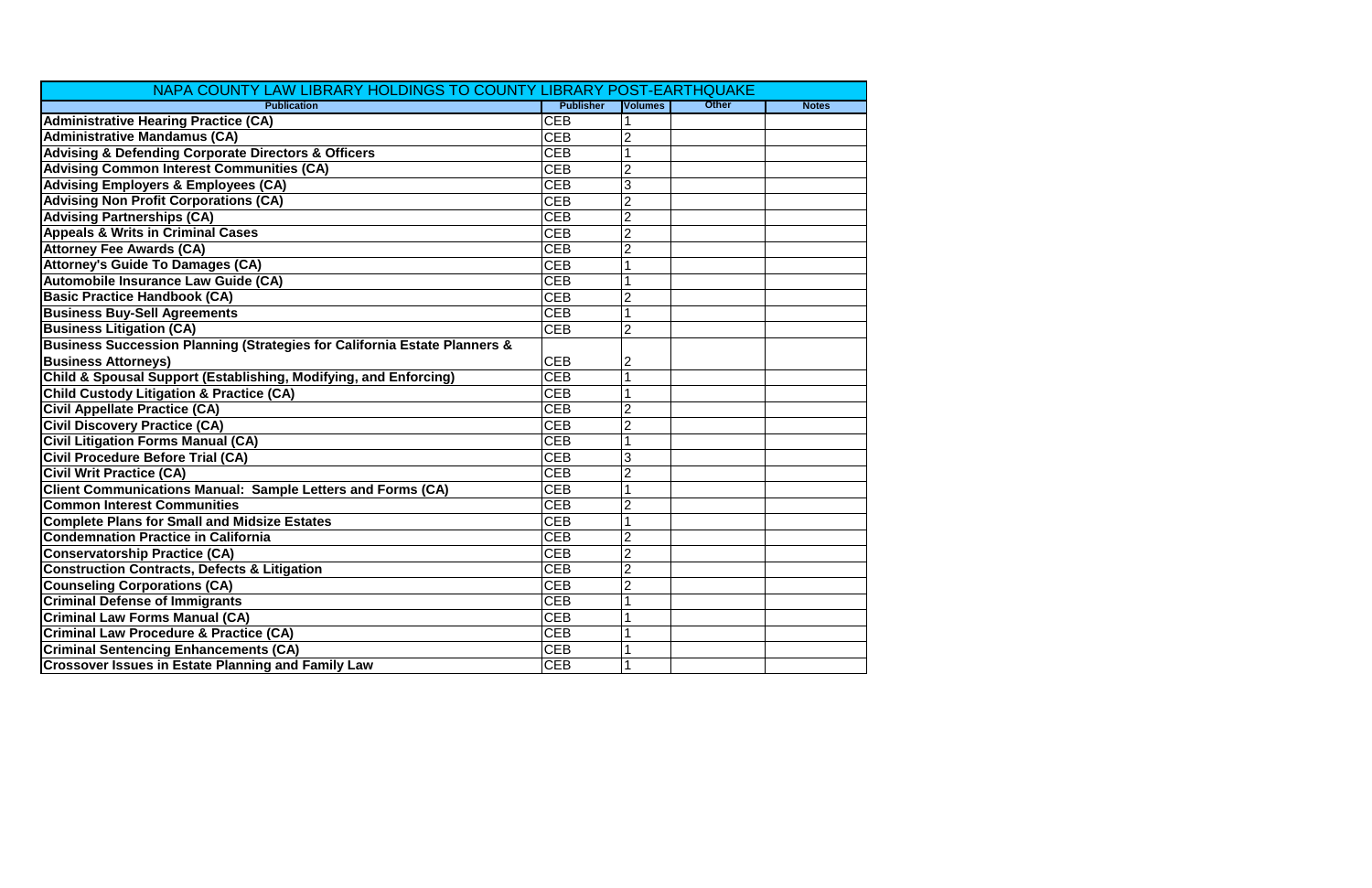| <b>Publication</b>                                                 | <b>Publisher</b> | <b>Volumes</b>    | <b>Other</b> | <b>Notes</b> |
|--------------------------------------------------------------------|------------------|-------------------|--------------|--------------|
| <b>Debt Collection Practice in California</b>                      | <b>CEB</b>       |                   |              |              |
| <b>Decedent Estate Practice (CA)</b>                               | <b>CEB</b>       | 3                 |              |              |
| Dividing Pensions & Other Employee Benefits in California Divorces | <b>CEB</b>       |                   |              |              |
| <b>Domestic Partnerships (CA)</b>                                  | <b>CEB</b>       |                   |              |              |
| <b>Drafting Irrevocable Trusts (CA)</b>                            | <b>CEB</b>       |                   |              |              |
| <b>Drafting Revocable Trusts (CA)</b>                              | <b>CEB</b>       | 2                 |              |              |
| <b>Durable Powers of Attorney (CA)</b>                             | <b>CEB</b>       |                   |              |              |
| Easements and Boundaries, Law & Litigation (CA)                    | <b>CEB</b>       |                   |              |              |
| <b>Effective Direct and Cross-Examination</b>                      | <b>CEB</b>       |                   | 1986         |              |
| <b>Effective Introduction of Evidence in California</b>            | <b>CEB</b>       |                   |              |              |
| Elder Law Litigation: An Advocate's Guide (CA)                     | <b>CEB</b>       |                   |              |              |
| Elder Law Resources, Benefits & Planning: An Advocate's Guide (CA) | <b>CEB</b>       |                   |              |              |
| <b>Employment Damages &amp; Remedies</b>                           | <b>CEB</b>       |                   |              |              |
| <b>Employment Law Compliance for New Businesses</b>                | <b>CEB</b>       |                   |              |              |
| <b>Estate Planning (CA)</b>                                        | <b>CEB</b>       | 2                 |              |              |
| <b>Estate Planning for Special Assets</b>                          | <b>CEB</b>       |                   |              |              |
| <b>Eviction Defense Manual (CA)</b>                                | <b>CEB</b>       |                   |              |              |
| <b>Expert Witness Guide</b>                                        | <b>CEB</b>       |                   |              |              |
| <b>Fee Agreement Forms Manual</b>                                  | <b>CEB</b>       |                   |              |              |
| <b>Felony Sentencing Handbook -- CJER</b>                          | <b>CEB</b>       |                   |              |              |
| <b>Fiduciary Accounting Handbook (CA)</b>                          | <b>CEB</b>       |                   |              |              |
| <b>Financing &amp; Protecting Businesses (CA)</b>                  | <b>CEB</b>       | 2                 |              |              |
| <b>Forming &amp; Operating Limited Liabilty Companies (CA)</b>     | <b>CEB</b>       |                   |              |              |
| <b>Forming Common Interest Developments (CA)</b>                   | <b>CEB</b>       |                   |              |              |
| <b>Government Tort Liability Practice (CA)</b>                     | <b>CEB</b>       | $\overline{2}$    |              |              |
| <b>Ground Lease Practice</b>                                       | <b>CEB</b>       |                   |              |              |
| <b>Guardianship Practice (CA)</b>                                  | <b>CEB</b>       |                   |              |              |
| Hiring Household Workers A Guide to Tax Compliance                 | <b>CEB</b>       |                   | 1985         |              |
| Jefferson's Evidence Benchbook (CA)                                | <b>CEB</b>       |                   |              |              |
| <b>Juvenile Dependency Practice</b>                                | <b>CEB</b>       | 2                 |              |              |
| <b>Land Use Practice (CA)</b>                                      | CEB              | <sub>C</sub><br>۷ |              |              |
| Landlord-Tenant Practice (CA)                                      | <b>CEB</b>       | $\overline{2}$    |              |              |
| Law of Contracts (CA)                                              | <b>CEB</b>       |                   |              |              |
| <b>Liability Insurance Practice: Claims &amp; Litigation (CA)</b>  | <b>CEB</b>       | 2                 |              |              |
| Local Probate Rules (CA)                                           | <b>CEB</b>       |                   |              |              |
| <b>Mandatory Criminal Jury Instruction Handbook -- CJER</b>        | <b>CEB</b>       |                   |              |              |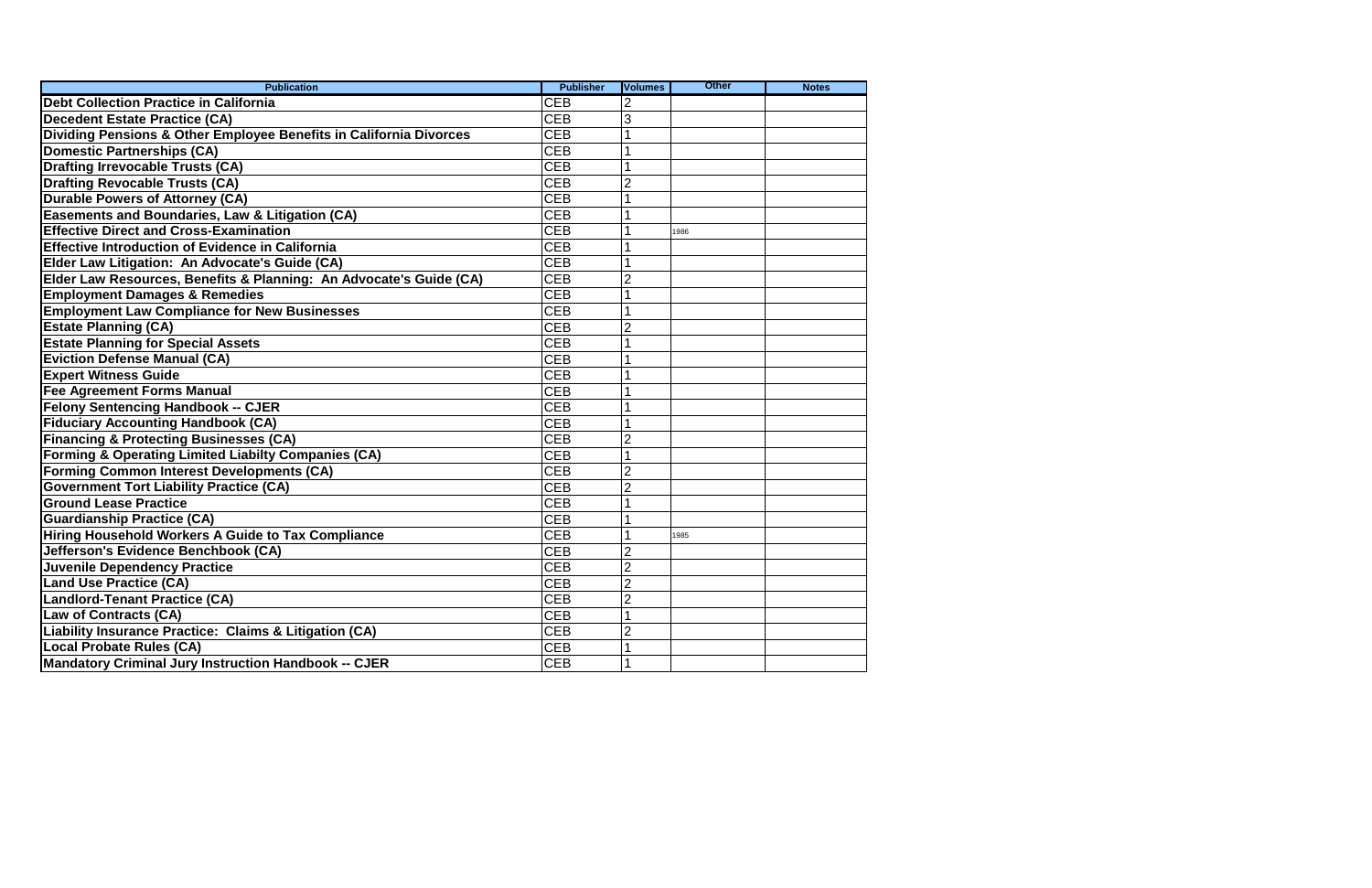| <b>Publication</b>                                                | <b>Publisher</b> | <b>Volumes</b> | <b>Other</b> | <b>Notes</b> |
|-------------------------------------------------------------------|------------------|----------------|--------------|--------------|
| Marital Settlement & Other Family Law Agreements (CA)             | <b>CEB</b>       |                |              |              |
| <b>Mechanics Liens &amp; Related Construction Remedies (CA)</b>   | <b>CEB</b>       | $\overline{2}$ |              |              |
| Mortgages, Deeds of Trust, & Foreclosure Litigation Practice (CA) | <b>CEB</b>       |                |              |              |
| <b>Neighbor Disputes &amp; Remedies</b>                           | <b>CEB</b>       |                |              |              |
| <b>Office Leasing: Drafting &amp; Negotiating the Lease</b>       | <b>CEB</b>       |                |              |              |
| <b>Organizing Corporations in California</b>                      | <b>CEB</b>       | 2              |              |              |
| Personal & Small Business Bankruptcy Practice in California       | <b>CEB</b>       |                |              |              |
| <b>Personal Injury Proof (CA)</b>                                 | <b>CEB</b>       |                |              |              |
| <b>Practice Under the Environmental Quality Act (CA)</b>          | <b>CEB</b>       |                |              |              |
| <b>Privacy Compliance &amp; Litigation in California</b>          | <b>CEB</b>       |                |              |              |
| <b>Probate Code Annotated to CEB Publications (CA)</b>            | <b>CEB</b>       |                |              |              |
| <b>Probate Workflow Manual (CA)</b>                               | <b>CEB</b>       |                |              |              |
| Property Insurance: Law & Litigation (CA)                         | <b>CEB</b>       |                |              |              |
| <b>Real Estate Bankruptcies, Law &amp; Ligitation</b>             | <b>CEB</b>       |                |              |              |
| Real Estate Brokers Law & Litigation (CA)                         | <b>CEB</b>       |                |              |              |
| Real Estate Finance Practice: Strategies & Forms (CA)             | <b>CEB</b>       |                |              |              |
| <b>Real Property Exchanges</b>                                    | <b>CEB</b>       |                |              |              |
| <b>Real Property Ownership &amp; Taxation (CA)</b>                | <b>CEB</b>       |                |              |              |
| Real Property Remedies & Damages (CA)                             | <b>CEB</b>       |                |              |              |
| <b>Real Property Sales Transactions (CA)</b>                      | <b>CEB</b>       | $\overline{2}$ |              |              |
| Retail Leasing: Drafting and Negotiating the Lease                | <b>CEB</b>       |                |              |              |
| <b>Sales &amp; Mergers of California Businesses</b>               | <b>CEB</b>       |                |              |              |
| Scientific Evidence in California Criminal Cases                  | <b>CEB</b>       |                |              |              |
| <b>Search &amp; Seizure</b>                                       | <b>CEB</b>       |                |              |              |
| Secured Transactions in California Commercial Law Practice        | <b>CEB</b>       |                |              |              |
| <b>Selecting &amp; Forming Business Entities in California</b>    | <b>CEB</b>       |                |              |              |
| Special Needs Trusts: Planning, Drafting and Administration       | <b>CEB</b>       |                |              |              |
| <b>Subdivision Map Act &amp; the Development Process (CA)</b>     | <b>CEB</b>       |                |              |              |
| <b>Summary Judgment (CA)</b>                                      | <b>CEB</b>       |                |              |              |
| <b>Title Insurance Practice</b>                                   | <b>CEB</b>       |                |              |              |
| <b>Tort Damages (CA)</b>                                          | CEB              |                |              |              |
| <b>Tort Forms from Expert Litigators (CA</b>                      | <b>CEB</b>       |                |              |              |
| Tort Guide (CA)                                                   | <b>CEB</b>       |                |              |              |
| <b>Trade Secrets Practice in California</b>                       | <b>CEB</b>       |                |              |              |
| <b>Trial Attorneys Evidence Code Notebook</b>                     | <b>CEB</b>       |                |              |              |
| <b>Trial Objections (CA)</b>                                      | <b>CEB</b>       |                |              |              |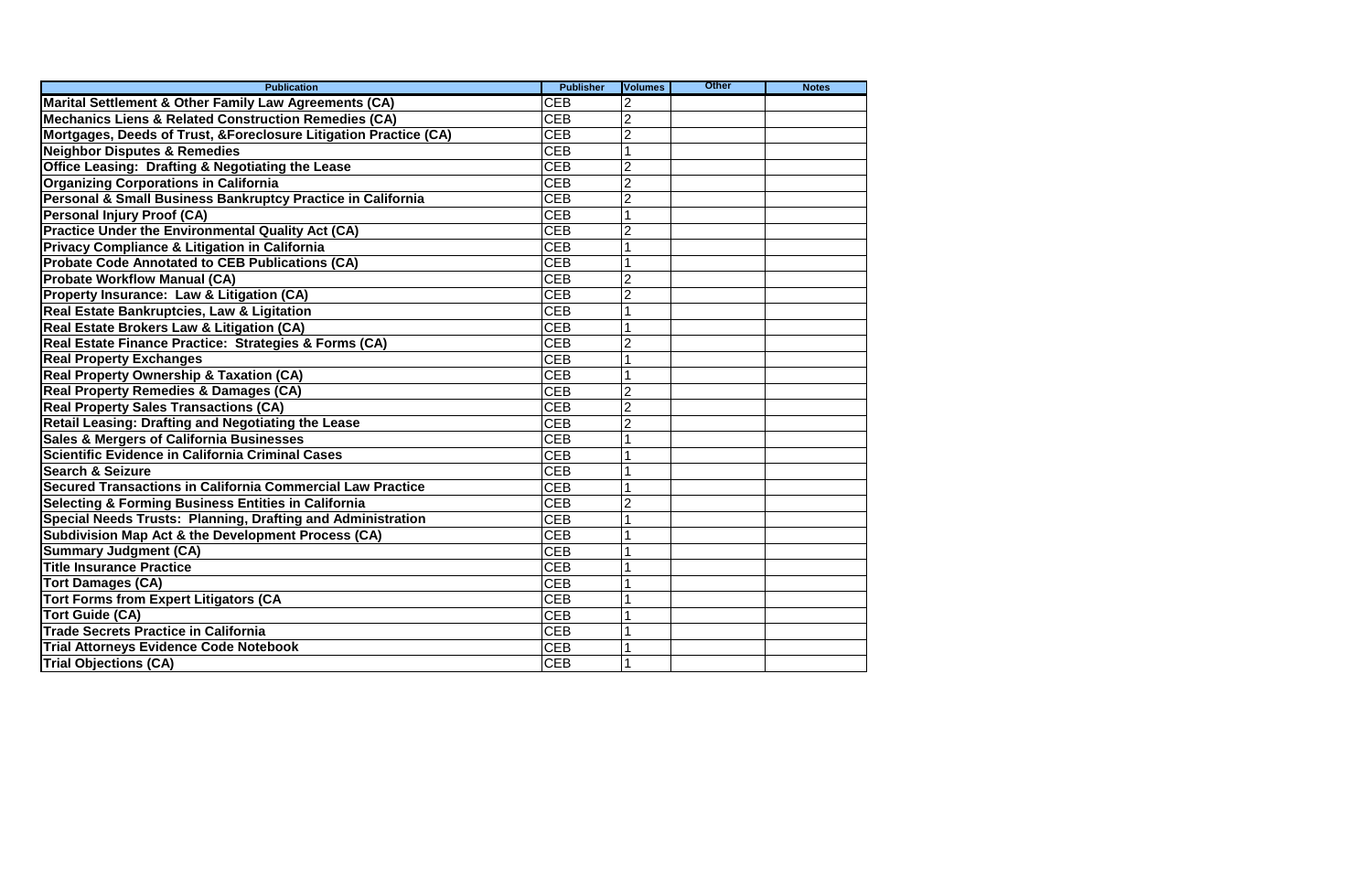| <b>Publication</b>                                                 | <b>Publisher</b>  | <b>Volumes</b> | <b>Other</b>                 | <b>Notes</b> |
|--------------------------------------------------------------------|-------------------|----------------|------------------------------|--------------|
| <b>Trial Practice: Civil Procedure During Trial</b>                | <b>CEB</b>        |                |                              |              |
| <b>Trust &amp; Probate Litigation (CA)</b>                         | <b>CEB</b>        | $\overline{2}$ |                              |              |
| <b>Trust Administration (CA)</b>                                   | <b>CEB</b>        |                |                              |              |
| <b>UCC Sales &amp; Leases (CA)</b>                                 | <b>CEB</b>        | 2              |                              |              |
| <b>Understanding Fiduciary Duties in Business Entities</b>         | <b>CEB</b>        |                |                              |              |
| <b>Uninsured Motorist Practice (CA)</b>                            | <b>CEB</b>        |                |                              |              |
| <b>Wage and Hour Law &amp; Litigation (CA)</b>                     | <b>CEB</b>        |                |                              |              |
| <b>Will Drafting (CA)</b>                                          | <b>CEB</b>        | 3              |                              |              |
| <b>Workers' Compensation Practice (CA)</b>                         | <b>CEB</b>        | 2              |                              |              |
| <b>Workers' Damages Practice (CA)</b>                              | <b>CEB</b>        |                |                              |              |
| <b>Wrongful Employment Termination Practice</b>                    | <b>CEB</b>        |                |                              |              |
| <b>Bay Area Local Court Rules</b>                                  | LN/MB             |                |                              |              |
| <b>Criminal Defense Practice (CA)</b>                              | LN/MB             |                |                              |              |
| <b>Becoming A US Citizen</b>                                       | <b>Nolo</b>       |                |                              |              |
| <b>Deeds for California Real Estate</b>                            | <b>Nolo</b>       |                |                              |              |
| Do Your Own California Adoption                                    | <b>Nolo</b>       |                |                              |              |
| <b>Estate Planning Basics</b>                                      | <b>Nolo</b>       |                |                              |              |
| Every Dog's Legal Guide A Must-Have Book for Your Owner            | <b>Nolo</b>       |                |                              |              |
| Everybody's Guide to Small Claims Court in California              | <b>Nolo</b>       |                |                              |              |
| <b>Fight Your Ticket and Win in California</b>                     | <b>Nolo</b>       |                |                              |              |
| <b>Foreclosure Survival Guide</b>                                  | <b>Nolo</b>       |                |                              |              |
| <b>How to Get a Green Card</b>                                     | <b>Nolo</b>       |                |                              |              |
| How to Probate an Estate in California                             | <b>Nolo</b>       |                |                              |              |
| <b>Legal Research -- MISSING</b>                                   | <b>Nolo</b>       |                |                              |              |
| Neighbor Law Fences, Trees, Boundaries, and Noise                  | <b>Nolo</b>       |                |                              |              |
| <b>Solving Divorce Problems in California</b>                      | <b>Nolo</b>       |                |                              |              |
| <b>Tenant's Rights</b>                                             | <b>Nolo</b>       |                |                              |              |
| <b>The New Bankruptcy</b>                                          | <b>Nolo</b>       |                |                              |              |
| Your Rights in the Workplace                                       | <b>Nolo</b>       |                |                              |              |
| <b>Divorce in California</b>                                       | <b>Nolo Press</b> |                |                              |              |
| <b>Make Your Own Living Trust</b>                                  | <b>Nolo Press</b> |                |                              |              |
| <b>Alternative Dispute Resolution</b>                              | <b>TW</b>         | $\overline{2}$ | <b>Rutter Practice Guide</b> |              |
| <b>BAJI Civil Jury Instructions Judicial Council of California</b> | <b>TW</b>         |                |                              |              |
| <b>Black's Law Dictionary</b>                                      | <b>TW</b>         |                | 18th edition                 |              |
| <b>Business &amp; Professions Code Section 17200 Practice</b>      | <b>TW</b>         |                | <b>Rutter Practice Guide</b> |              |
| <b>Business Entities (CA Civil Practice Series)</b>                | <b>TW</b>         | 6              |                              |              |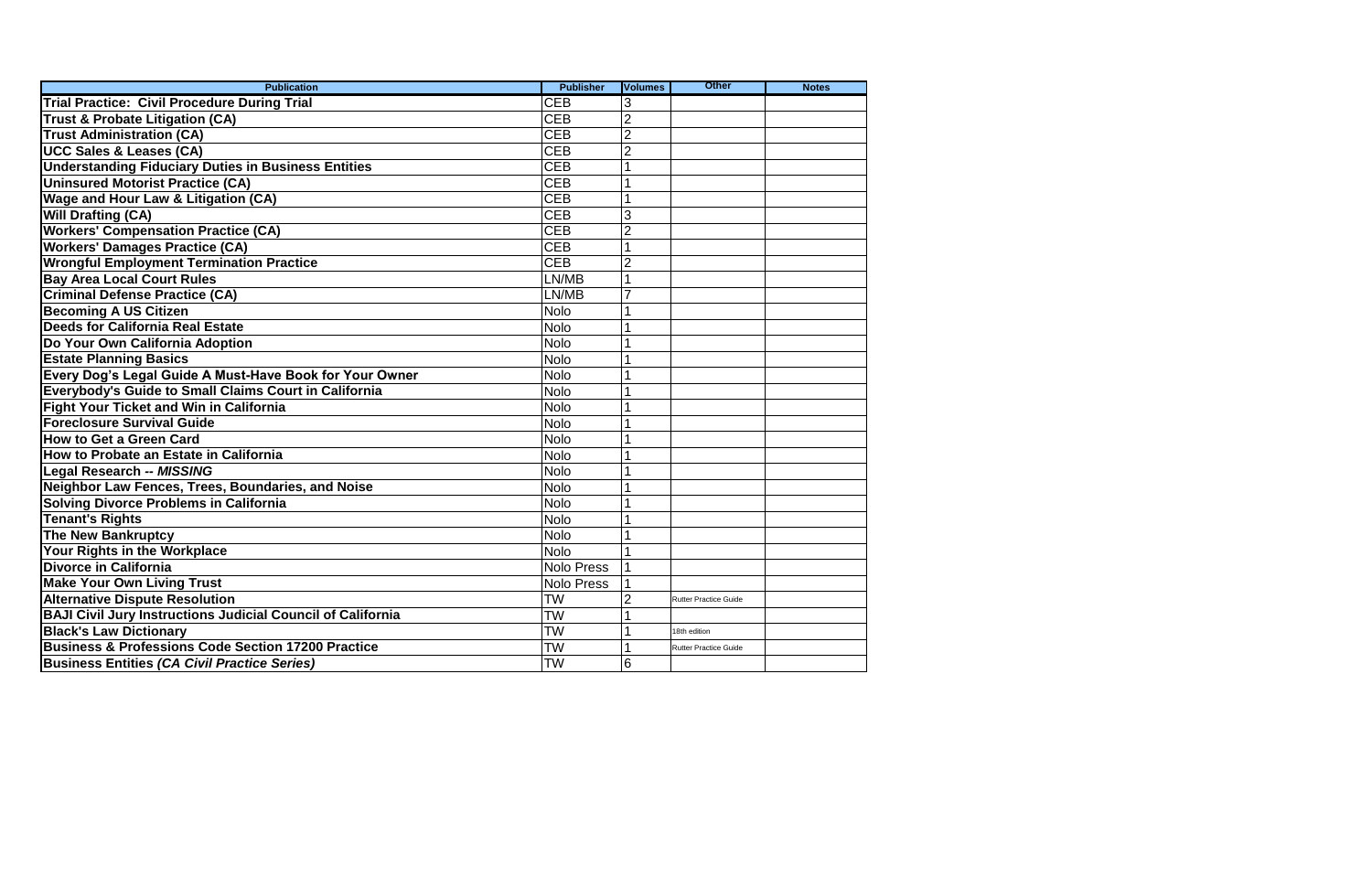| <b>Publication</b>                                                 | <b>Publisher</b> | <b>Volumes</b> | <b>Other</b>                 | <b>Notes</b>            |
|--------------------------------------------------------------------|------------------|----------------|------------------------------|-------------------------|
| <b>Business Litigation (CA Civil Practice Series)</b>              | <b>TW</b>        |                |                              |                         |
| <b>Business Transactions (CA Civil Practice Series)</b>            | <b>TW</b>        | 6              |                              |                         |
| <b>CACI Civil Jury Instructions Judicial Council of California</b> | <b>TW</b>        | $\overline{2}$ |                              |                         |
| <b>CALJIC Criminal Jury Instructions (CA)</b>                      | <b>TW</b>        | $\overline{2}$ |                              |                         |
| <b>Civil Appeals &amp; Writs</b>                                   | <b>TW</b>        | 2              | <b>Rutter Practice Guide</b> |                         |
| <b>Civil Jury Instruction Companion Handbook (CA)</b>              | <b>TW</b>        |                |                              |                         |
| <b>Civil Procedure Before Trial</b>                                | <b>TW</b>        | 3              | <b>Rutter Practice Guide</b> |                         |
| Civil Rights Litigation (CA Civil Practice Series)                 | <b>TW</b>        |                |                              |                         |
| <b>Civil Trials &amp; Evidence</b>                                 | <b>TW</b>        | 3              | <b>Rutter Practice Guide</b> |                         |
| <b>Discovery Citations</b>                                         | <b>TW</b>        |                | <b>Rutter Practice Guide</b> |                         |
| <b>Employment Litigation</b>                                       | <b>TW</b>        | 3              | <b>Rutter Practice Guide</b> |                         |
| <b>Employment Litigation (CA Civil Practice Series)</b>            | <b>TW</b>        |                |                              |                         |
| <b>Enforcing Judgments &amp; Debts</b>                             | <b>TW</b>        |                | <b>Rutter Practice Guide</b> |                         |
| <b>Environmental Litigation (CA Civil Practice Series)</b>         | <b>TW</b>        |                |                              |                         |
| <b>Family Law</b>                                                  | <b>TW</b>        | 3              | <b>Rutter Practice Guide</b> |                         |
| <b>Family Law Litigation (CA Civil Practice Series)</b>            | <b>TW</b>        |                |                              |                         |
| Fish & Game Code (CA)                                              | LawTech          |                |                              |                         |
| <b>Judicial Council Forms (CA) -- West's</b>                       | <b>TW</b>        |                |                              |                         |
| <b>Landlord/Tenant</b>                                             | <b>TW</b>        | 2              | <b>Rutter Practice Guide</b> |                         |
| <b>Legal Professional's Handbook</b>                               | <b>TW</b>        |                | <b>Rutter Practice Guide</b> |                         |
| <b>Opposing California Civil Motions</b>                           | <b>TW</b>        |                | <b>Rutter Practice Guide</b> |                         |
| <b>Personal Injury</b>                                             | <b>TW</b>        | 3              | <b>Rutter Practice Guide</b> |                         |
| Probate                                                            | <b>TW</b>        | $\overline{2}$ | <b>Rutter Practice Guide</b> |                         |
| Probate & Trust Proceedings (CA Civil Practice Series)             | <b>TW</b>        | 5              |                              | <b>MISSING VOLUME 1</b> |
| Procedure (CA Civil Practice Series)                               | <b>TW</b>        | $\overline{7}$ |                              | <b>MISSING VOLUME 6</b> |
| Real Estate -- Miller & Starr (CA)                                 | <b>TW</b>        | 14             |                              |                         |
| Real Estate Digest -- Miller & Starr (CA)                          | <b>TW</b>        | 5              |                              |                         |
| Real Property Litigation (CA Civil Practice Series)                | <b>TW</b>        |                |                              |                         |
| <b>Rules of Court -- State (CA)</b>                                | <b>TW</b>        |                |                              |                         |
| <b>Witkin CA Criminal Law</b>                                      | <b>TW</b>        | 6              |                              |                         |
| <b>Witkin CA Evidence</b>                                          | <b>TW</b>        | 3              |                              |                         |
| <b>Witkin CA Procedure</b>                                         | <b>TW</b>        | 10             |                              |                         |
| <b>Witkin Combined Index</b>                                       | <b>TW</b>        |                |                              |                         |
| <b>Witkin Combined Table of Cases</b>                              | <b>TW</b>        |                |                              |                         |
| <b>Witkin Combined Table of Statutes and Rules</b>                 | <b>TW</b>        |                |                              |                         |
| <b>Witkin Summary of CA Law</b>                                    | <b>TW</b>        | 16             |                              |                         |